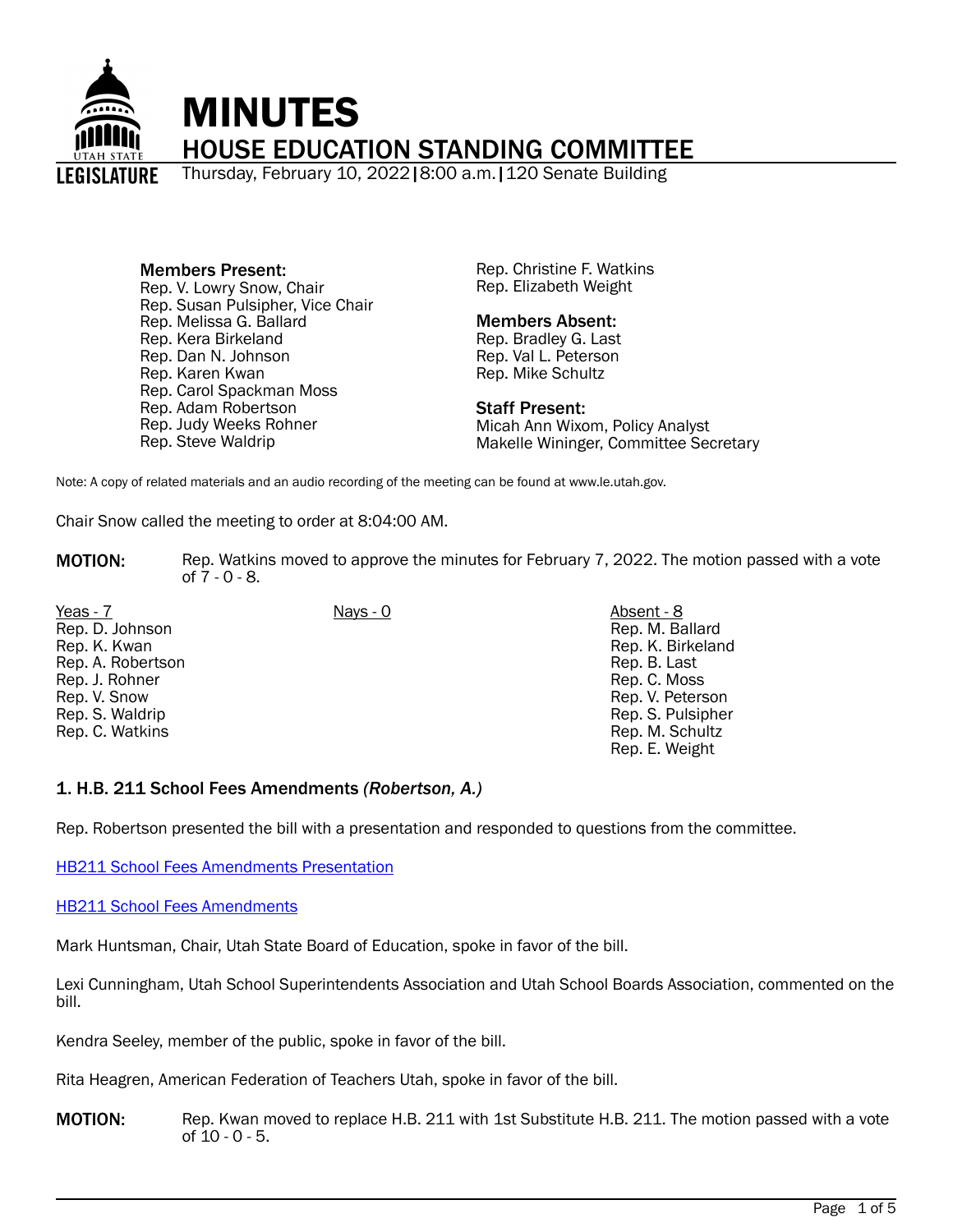| Yeas - 10<br>Rep. D. Johnson<br>Rep. K. Kwan<br>Rep. C. Moss<br>Rep. S. Pulsipher<br>Rep. A. Robertson<br>Rep. J. Rohner<br>Rep. V. Snow<br>Rep. S. Waldrip<br>Rep. C. Watkins<br>Rep. E. Weight | Nays - 0                                                                                                                                                                                                                                                                                                                                                                                                                                            | Absent - 5<br>Rep. M. Ballard<br>Rep. K. Birkeland<br>Rep. B. Last<br>Rep. V. Peterson<br>Rep. M. Schultz |  |
|--------------------------------------------------------------------------------------------------------------------------------------------------------------------------------------------------|-----------------------------------------------------------------------------------------------------------------------------------------------------------------------------------------------------------------------------------------------------------------------------------------------------------------------------------------------------------------------------------------------------------------------------------------------------|-----------------------------------------------------------------------------------------------------------|--|
| <b>MOTION:</b>                                                                                                                                                                                   | discussion. The motion passed with a vote of $11 - 0 - 4$ .<br>Amendment 1<br>1st Sub. H.B. 211                                                                                                                                                                                                                                                                                                                                                     | Rep. Kwan moved to amend 1st Substitute H.B. 211 with Amendment #1 and had further                        |  |
| 1.<br>627<br>628<br>the<br>629<br>630<br>631<br>course].                                                                                                                                         | Page 21, Lines 627 through 631:<br>(3) $[\{\text{a}\}]$ Beginning with the 2022-23 school year, an LEA[: (i) except as provided in<br>Subsection (3)(a)(ii),] may not sell textbooks to students or otherwise charge students a fee for textbooks [or<br>maintenance costs of school equipment; and (ii) may only charge a fee for a textbook required<br>for an Advanced Placement or, as described in Section 53E-10-302, a concurrent enrollment |                                                                                                           |  |

Yeas - 11 Nays - 0 Nays - 0 Absent - 4 Rep. M. Ballard Rep. D. Johnson Rep. K. Kwan Rep. C. Moss Rep. S. Pulsipher Rep. A. Robertson Rep. J. Rohner Rep. V. Snow Rep. S. Waldrip Rep. C. Watkins Rep. E. Weight

MOTION: Rep. Johnson moved to pass 1st Substitute H.B. 211 out favorably. The motion passed with a vote of  $11 - 0 - 4$ .

Rep. K. Birkeland Rep. B. Last Rep. V. Peterson Rep. M. Schultz

| Yeas - 11         | <u>Nays - 0</u> | Absent - 4        |
|-------------------|-----------------|-------------------|
| Rep. M. Ballard   |                 | Rep. K. Birkeland |
| Rep. D. Johnson   |                 | Rep. B. Last      |
| Rep. K. Kwan      |                 | Rep. V. Peterson  |
| Rep. C. Moss      |                 | Rep. M. Schultz   |
| Rep. S. Pulsipher |                 |                   |
| Rep. A. Robertson |                 |                   |
| Rep. J. Rohner    |                 |                   |
| Rep. V. Snow      |                 |                   |
| Rep. S. Waldrip   |                 |                   |
| Rep. C. Watkins   |                 |                   |
| Rep. E. Weight    |                 |                   |

# 2. H.B. 290 School Readiness Amendments *(Peterson, K.)*

Rep. Karen Peterson presented the bill.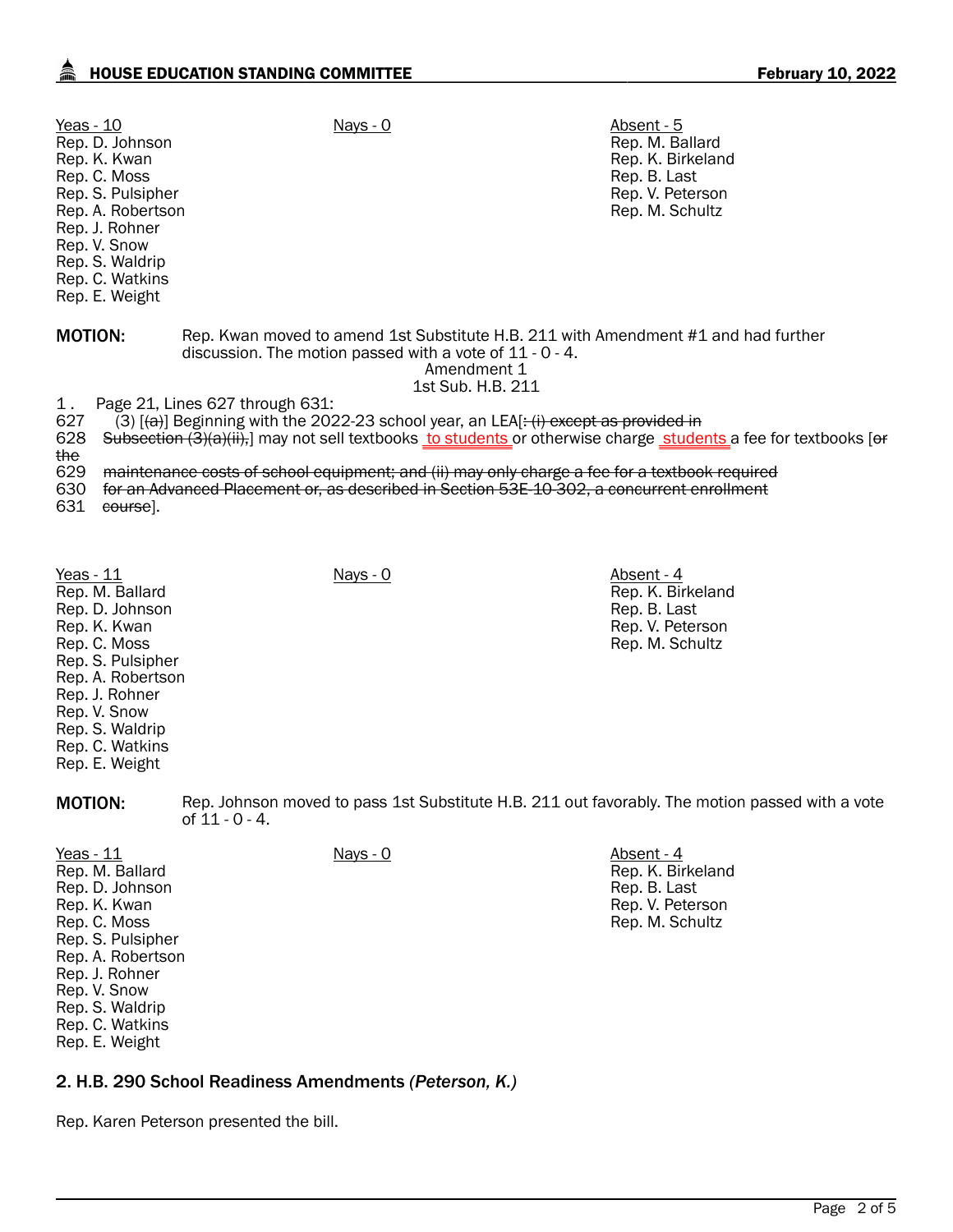**MOTION:** Rep. Johnson moved to amend H.B. 290 with Amendment #1. The motion passed with a vote of 11  $-0 - 4.$ 

> Amendment 1 H.B. 290

1. Page 4, Line 120 through Page 5, Line 124:<br>120 (c) ongoing assessment of a student's edi 120 (c) ongoing assessment of a student's educational growth and [<del>developmental</del>]<br>121 development that:

121 development that:<br>122 (i) is { <del>based on</del> } (i) is  $\{\text{-based on}\}$  aligned to the Utah core standards for preschool that the State Board of Education

123 adopts; and<br>124 (ii) evaluat

(ii) evaluates student progress to inform instruction;

Yeas - 11 Nays - 0 Nays - 0 Absent - 4 Rep. M. Ballard Rep. D. Johnson Rep. K. Kwan Rep. C. Moss Rep. S. Pulsipher Rep. A. Robertson Rep. J. Rohner Rep. V. Snow Rep. S. Waldrip Rep. C. Watkins Rep. E. Weight

MOTION: Rep. Ballard moved to pass H.B. 290 out favorably. The motion passed with a vote of 11 - 0 - 4.

Yeas - 11 Nays - 0 Nays - 0 Absent - 4 Rep. M. Ballard Rep. D. Johnson Rep. K. Kwan Rep. C. Moss Rep. S. Pulsipher Rep. A. Robertson Rep. J. Rohner Rep. V. Snow Rep. S. Waldrip Rep. C. Watkins Rep. E. Weight

Rep. K. Birkeland Rep. B. Last Rep. V. Peterson Rep. M. Schultz

Rep. K. Birkeland Rep. B. Last Rep. V. Peterson Rep. M. Schultz

Vice Chair Pulsipher assumed the chair.

# 3. H.B. 265 Charter School Agreements and Renewals *(Snow, V. L.)*

Chair Snow presented the bill with assistance of Angie Stallings, Deputy Superintendent of Policy, Utah State Board of Education, DeLaina Tonks, Chair, Utah State Charter School Board, and Jennifer Lambert, Executive Director, Utah State Charter School Board. They responded to questions from the committee.

Kim Frank, Executive Director, Utah Charter Network, spoke against the bill.

Julie Adamic, Director, John Hancock Charter School and Utah Charter Network, spoke against the bill.

Royce Van Tassell, Executive Director, Utah Association of Public Charter Schools, spoke against the bill.

Mark Huntsman spoke in favor of the bill.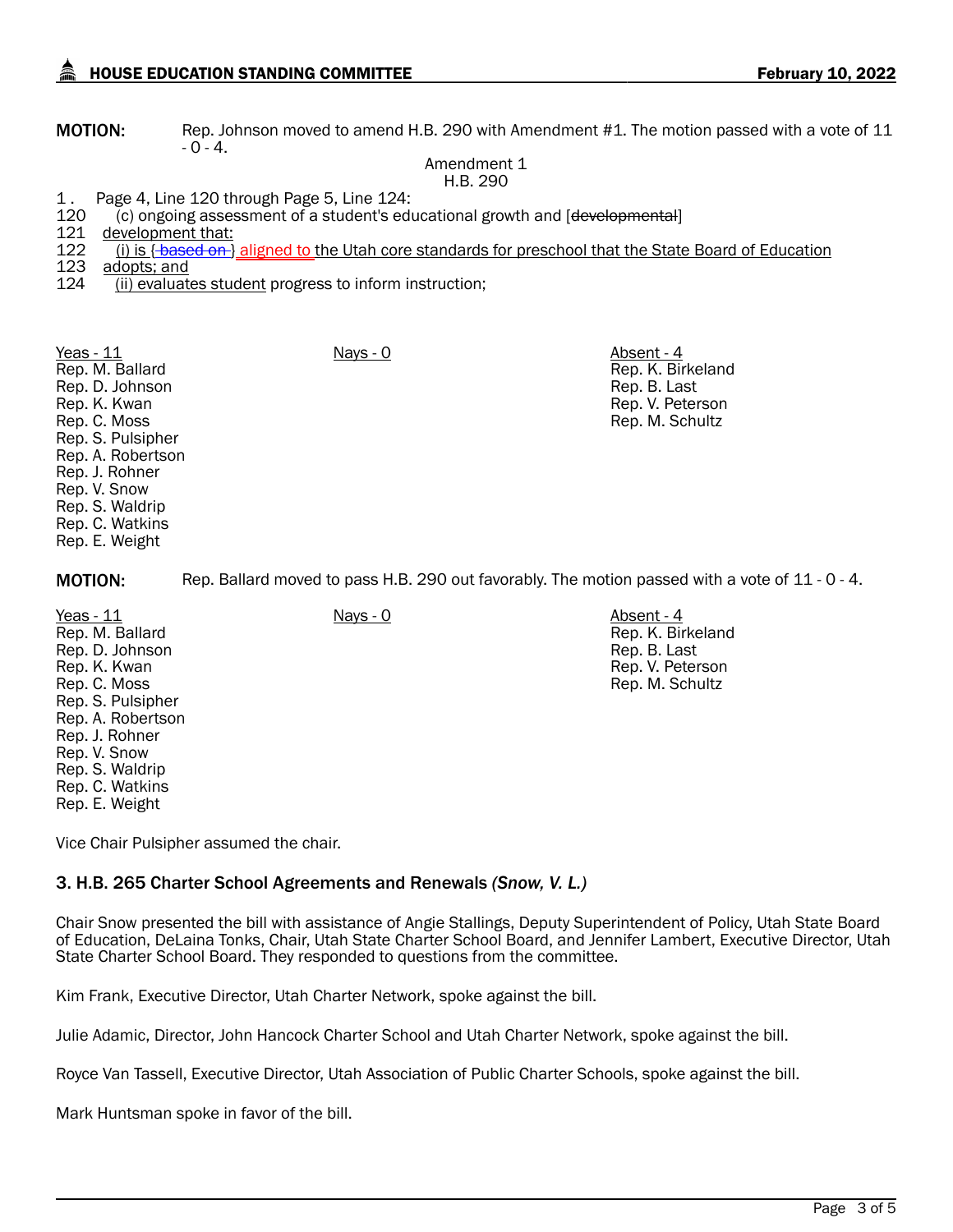Wendy Hart, member of the public, spoke against the bill.

MOTION: Chair Snow moved to amend H.B. 265 with Amendment #1. The motion passed with a vote of 11 - $0 - 4.$ 

Amendment 1 H.B. 265

1. Page 6, Lines 156 through 167:<br>156 (c) Except as provided in Subs

156 (c) Except as provided in Subsection (4)(d)(ii), no later than { January 1, 2023 } July 1, 2024, each 157<br>157 charter school and charter school authorizer shall modify a charter agreement in effect on the

- 157 charter school and charter school authorizer shall modify a charter agreement in effect on the 158 effective date of this bill that does not include all of the components required under Subsection
- 158 effective date of this bill that does not include all of the components required under Subsection 159 (3)
- 159 (3) to bring the agreement into full compliance.<br>160 (d) For a charter authorizer with 10 or more ch
- 160 (d) For a charter authorizer with 10 or more charter schools, the authorizer shall ensure<br>161 that the following percentage of the authorizer's agreements include all of the components
- 161 that the following percentage of the authorizer's agreements include all of the components 162 required under Subsection (3):

162 required under Subsection  $(3)$ :<br>163 (i) no later than July 1,  $\sqrt{2023}$ 

- 163 (i) no later than July 1,  $\frac{2023}{2024}$ , 20%;<br>164 (ii) no later than July 1,  $\frac{2024}{2025}$ , 40%;
- 164 (ii) no later than July 1,  $\frac{2024}{2025}$ , 40%;<br>165 (iii) no later than July 1,  $\frac{2025}{2026}$ , 60%
- 165 (iii) no later than July 1, { 2025 } 2026 , 60%;
- 165 (i<u>ll) no later than July 1, {2020 , 2020</u>, 30%;<br>166 (iv) no later than July 1, {<del>2026</del> } 2027 , 80%; and<br>167 (v) no later than July 1, {<del>2027 }</del> 2028 , 100%.
- (v) no later than July 1,  $\{2027\}$  2028, 100%.

Yeas - 11 Nays - 0 Nays - 0 Absent - 4 Rep. M. Ballard Rep. K. Birkeland Rep. D. Johnson Rep. K. Kwan Rep. C. Moss Rep. S. Pulsipher Rep. A. Robertson Rep. J. Rohner Rep. V. Snow Rep. C. Watkins Rep. E. Weight

Rep. B. Last Rep. V. Peterson Rep. M. Schultz Rep. S. Waldrip

MOTION: Rep. Johnson moved to pass H.B. 265 out favorably with further discussion from the committee. The motion passed with a vote of 9 - 2 - 4.

<u>Yeas - 9</u> Nays - 2 Nays - 2 Absent - 4 Absent - 4 Absent - 4 Absent - 4 Absent - 4 Absent - 4 Absent - 4 Absent - 4 Rep. M. Ballard Rep. K. Birkeland Rep. D. Johnson Rep. K. Kwan Rep. C. Moss Rep. J. Rohner Rep. V. Snow Rep. C. Watkins Rep. E. Weight

Rep. S. Pulsipher Rep. A. Robertson Rep. B. Last Rep. V. Peterson Rep. M. Schultz Rep. S. Waldrip

**MOTION:** Rep. Watkins moved to adjourn. The motion passed with a vote of 11 - 0 - 4.